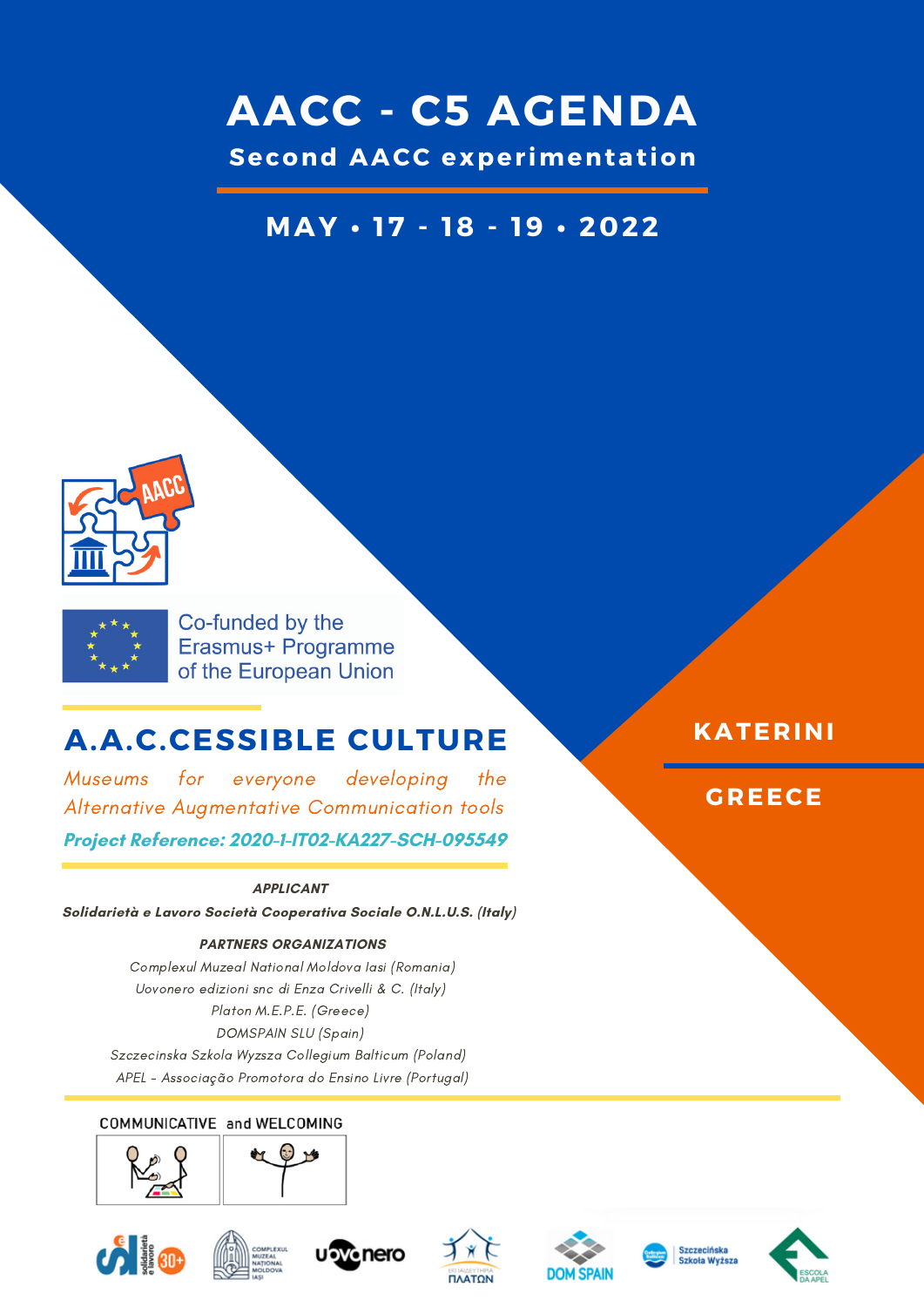Co-funded by the Erasmus+ Programme of the European Union





# **EVENT PROGRAM**

## WORK TIMING

### **17TH OF MAY 09:30 AM - 16:30 PM (GMT +3)**

Working place: Platon School Address: Ganohora Pierias Our [meeti](https://context.reverso.net/traduzione/inglese-italiano/meeting+point)ng point will be: Orfeas Clasic Hotel 09:30

## Social dinner

### **18TH OF MAY 09:30 AM - 16:30 PM (GMT +3)**

Working place: Dion Museum Address: Dion Our [meeti](https://context.reverso.net/traduzione/inglese-italiano/meeting+point)ng point will be: Orfeas Clasic Hotel 09:30

## Social dinner

### **19TH OF MAY 09:30 AM - 16:30 PM (GMT +3)**

Working place: Platon School Address: Ganohora Pierias Our [meeti](https://context.reverso.net/traduzione/inglese-italiano/meeting+point)ng point will be: Orfeas Clasic Hotel 09:30

### COMMUNICATIVE and WELCOMING





### A.A.C.Cessible culture:

**Museums for everyone developing the Alternative Augmentative Communication tools PROJECT REFERENCE: 2020-1-IT02-KA227-SCH-095549**













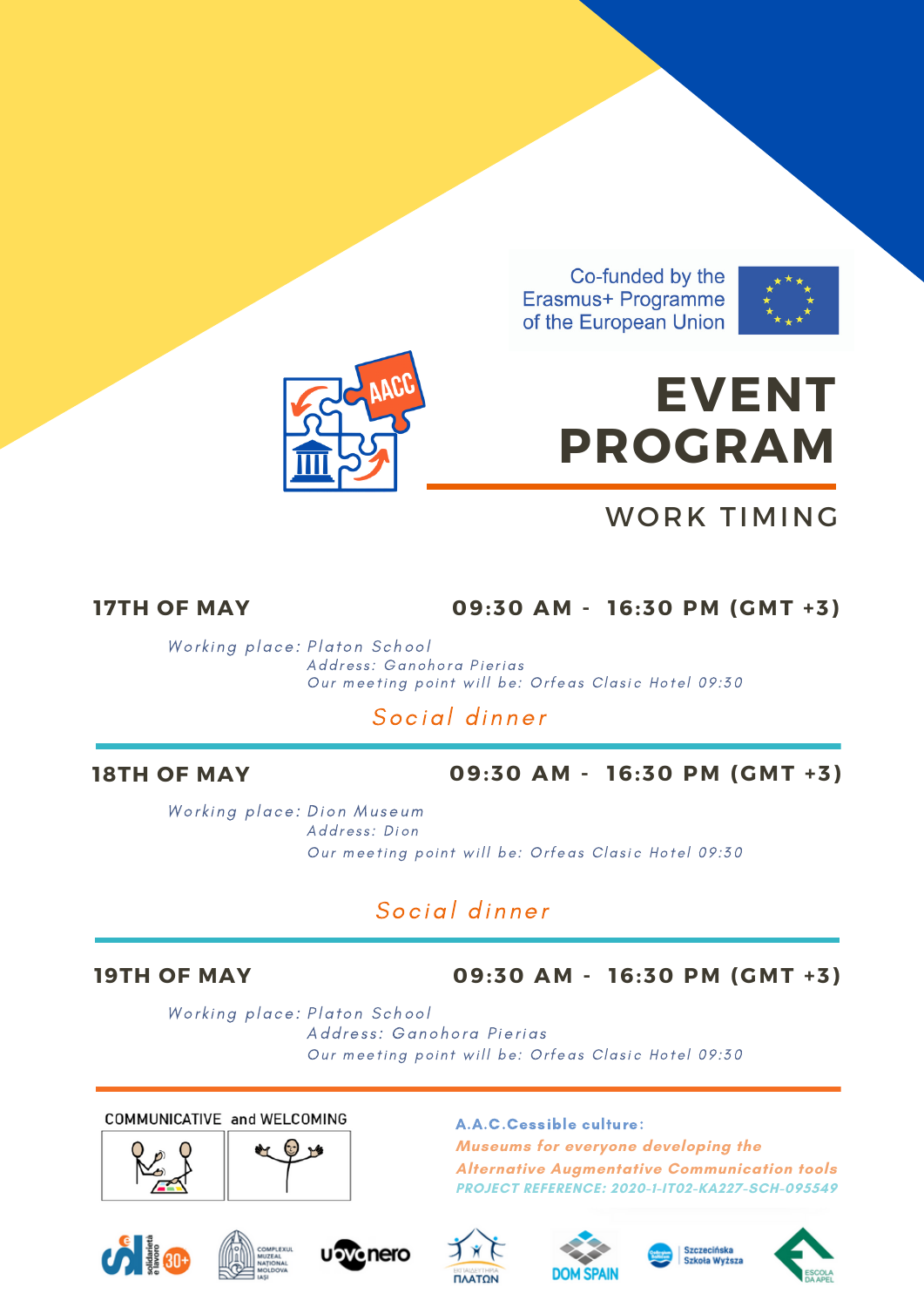Co-funded by the Erasmus+ Programme of the European Union





# **EVENT PROGRAM**

17 • MAY • 2022

| Departure from the hotel                                                    | 09:30 AM            |
|-----------------------------------------------------------------------------|---------------------|
| Welcome reception<br>Platon School                                          | 09:45 AM - 10:00 AM |
| Greetings and Agenda                                                        | 10:00 AM - 10:15 AM |
| Working on the activities before the visit<br>to the museum (only partners) | 10:15 AM - 11:30 AM |
| Coffee Break                                                                | 11:30 AM - 12:00 PM |
| Implementation of the activities with<br>students                           | 12:00 PM- 13:30 PM  |
| Lunch Break                                                                 | 13:30 PM- 14:30 PM  |
| Assessment of the activities                                                | 14:30 PM - 16:30 PM |
| End of Day 1 and return to the hotel                                        | 16:30 PM            |
| <b>Social Dinner</b>                                                        | 20:00 PM            |

### COMMUNICATIVE and WELCOMING





### A.A.C.Cessible culture:

**Museums for everyone developing the Alternative Augmentative Communication tools PROJECT REFERENCE: 2020-1-IT02-KA227-SCH-095549**













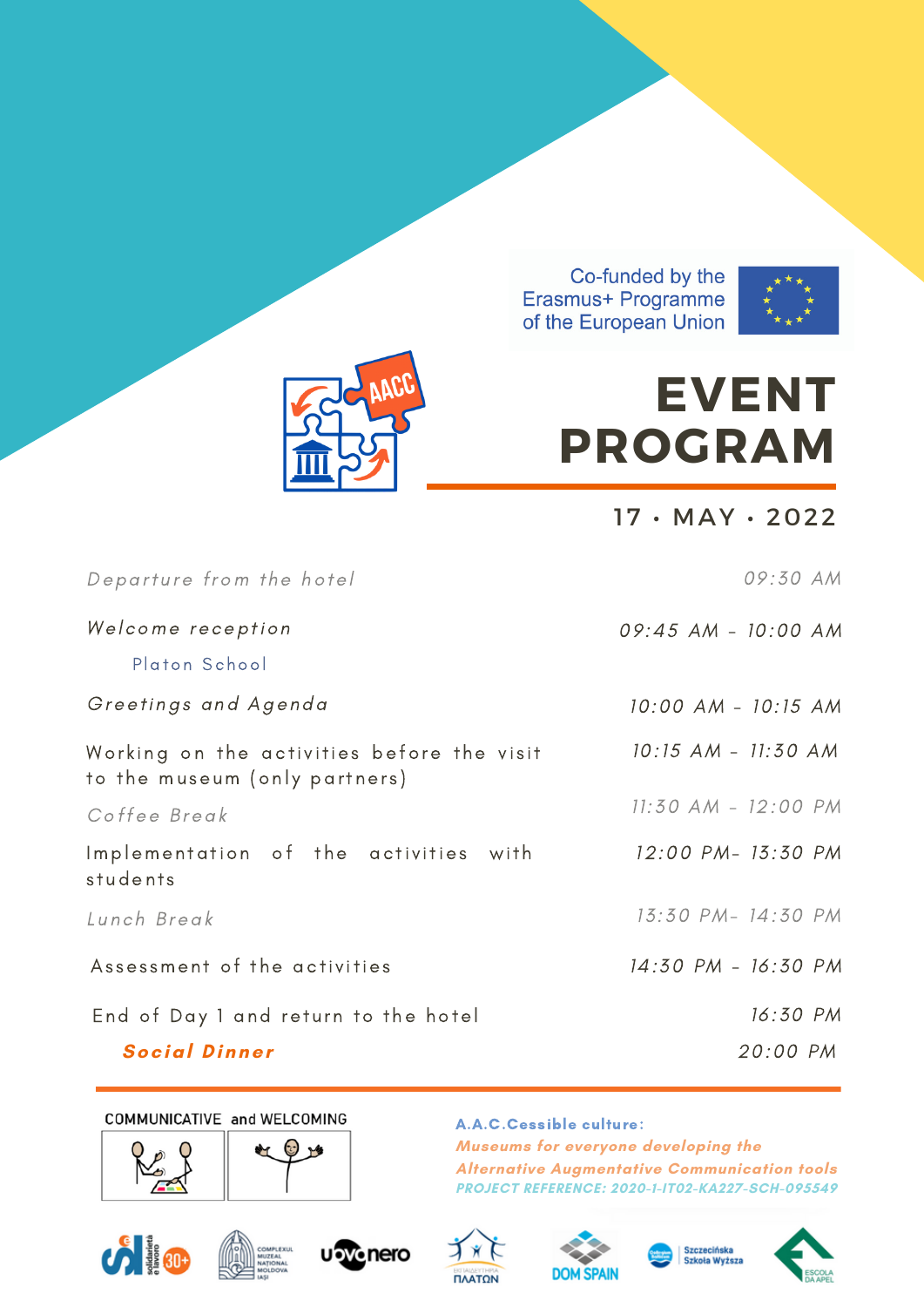





# **EVENT PROGRAM**

18 • MAY • 2022

| Departure from the hotel                           | 09:30 AM                |
|----------------------------------------------------|-------------------------|
| Arrival at the Museum and greetings<br>Dion Museum | 10:00 AM - 10:15 AM     |
| Visit of the Museum                                | 10:15 AM - 11:45 AM     |
| Coffee Break                                       | $11:45$ AM - $12:00$ PM |
| Visit of the Ancient town of Dion                  | 12:00 AM - 13:30 AM     |
| Departure from the Museum                          | 13:30 PM                |
| Arrival at school                                  | 14:00 PM                |
| Lunch Break                                        | 14:00 AM - 15:00 PM     |
| Assessment of the activities                       | 15:00 PM - 16:30 PM     |
| End of Day 2 and return to the hotel               | 16:30 PM                |
| <b>Social Dinner</b>                               | 20:00 PM                |

### COMMUNICATIVE and WELCOMING





### A.A.C.Cessible culture: **Museums for everyone developing the**

**Alternative Augmentative Communication tools PROJECT REFERENCE: 2020-1-IT02-KA227-SCH-095549**













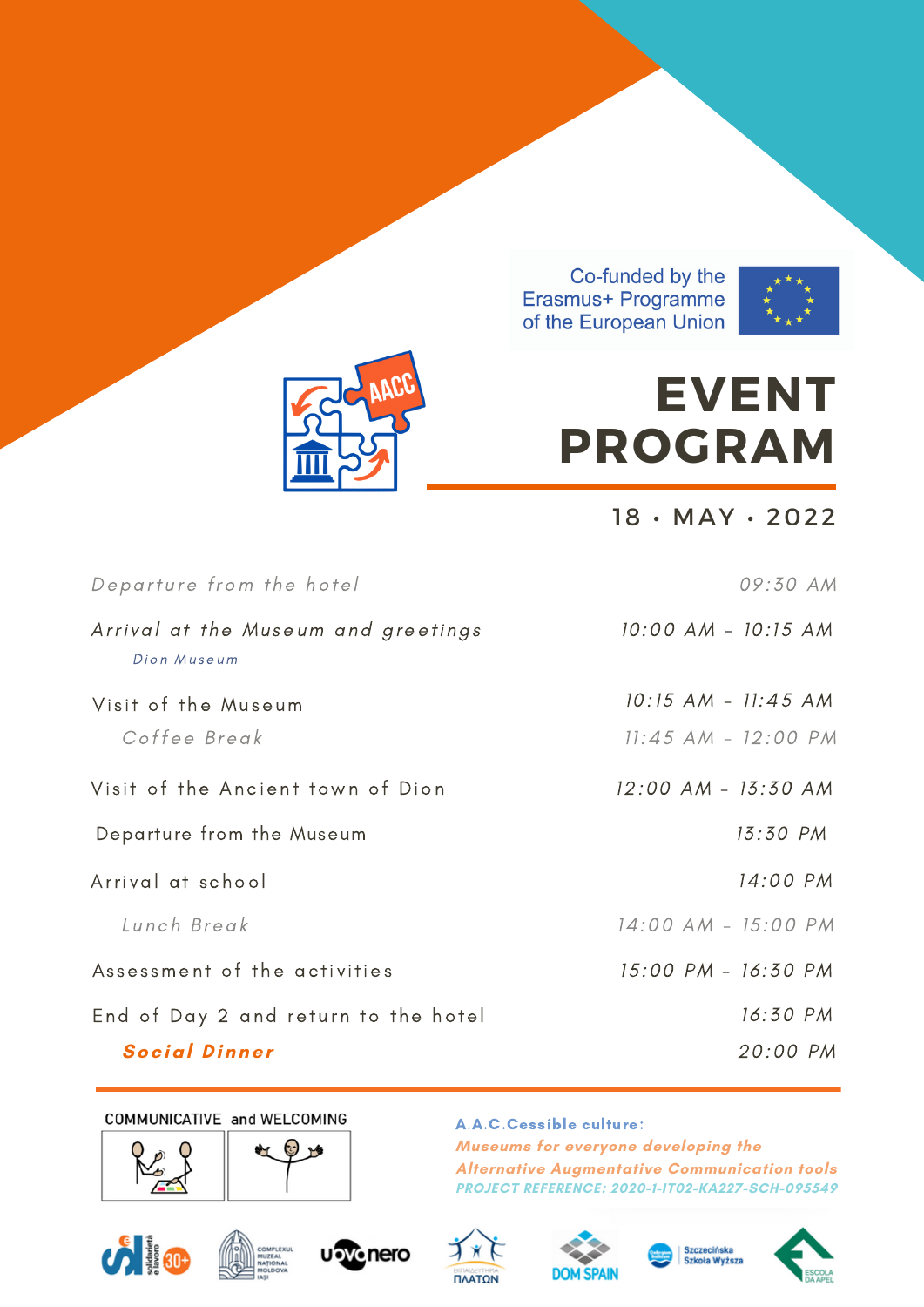Co-funded by the Erasmus+ Programme of the European Union





# **EVENT PROGRAM**

19 • MAY • 2022

| Departure from the hotel                                                   | 09:30 AM            |
|----------------------------------------------------------------------------|---------------------|
| Welcome reception<br>Platon School                                         | 09:45 AM - 10:00 AM |
| Working on the activities after the visit<br>to the museum (only partners) | 10:00 AM - 11:30 AM |
| Coffee Break                                                               | 11:30 AM - 12:00 PM |
| Implementation of the activities with<br>students                          | 12:00 PM- 13:30 PM  |
| Lunch Break                                                                | 13:30 PM- 14:30 PM  |
| Assessment of the activities                                               | 14:30 PM - 15:30 PM |
| Discussion for the next phase                                              | 15:30 PM - 16:30 PM |
| End of Day 3 and return to the hotel                                       | 16:30 PM            |

COMMUNICATIVE and WELCOMING





### A.A.C.Cessible culture: **Museums for everyone developing the Alternative Augmentative Communication tools PROJECT REFERENCE: 2020-1-IT02-KA227-SCH-095549**













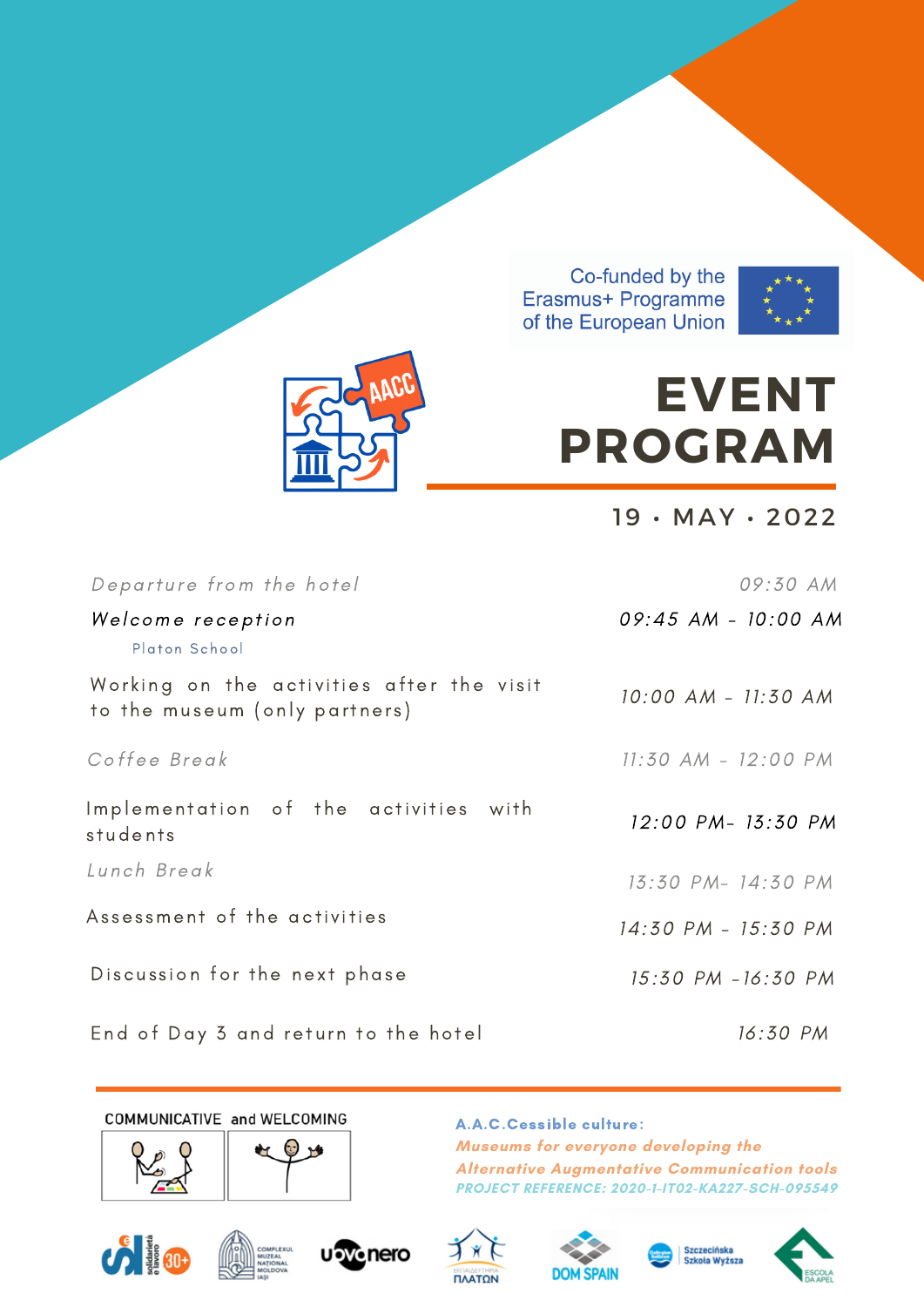



# **NOTES**

MAY • 17 - 18 - 19 • 2022

The meeting will take place at Platon school premises in Ganochora, a suburb of Katerini. A school bus will pick the partners from the ORFEAS CLASSIC hotel every morning to reach the meeting point and will also take the partners bak to the hotel after the end of each day activities.

Lunch Break al Platon School will have a cost of 8 Euros per person

We have planed 2 social dinners. One on Tuesday on 20:00 (local time) with a fixed price of 12 euro per person. The other one is on Wednesday on 20:00, no fixed price. We will share more information during the meeti ng.

A.A.C.Cessible culture: **Museums for everyone developing the Alternative Augmentative Communication tools PROJECT REFERENCE: 2020-1-IT02-KA227-SCH-095549**